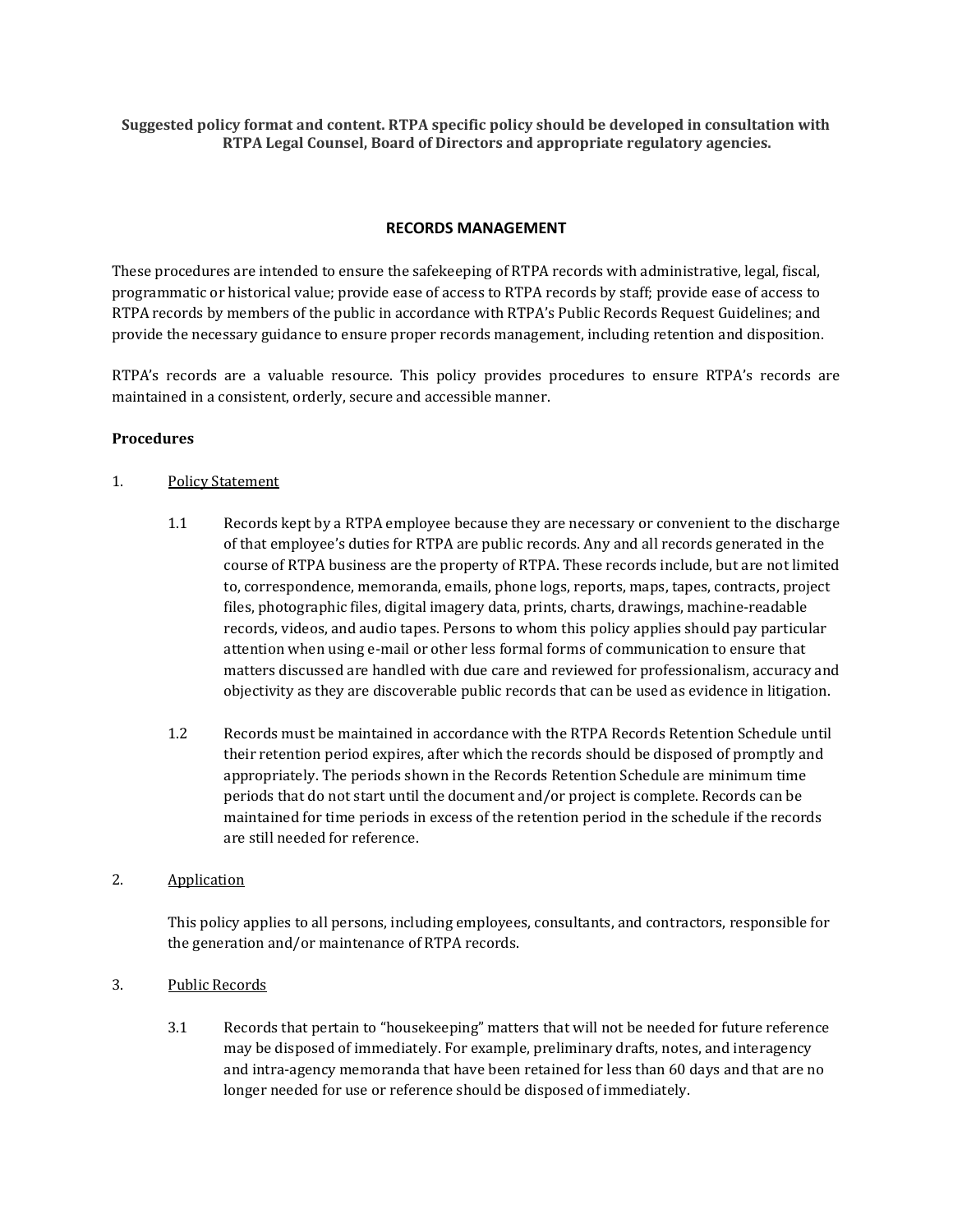- 3.2 All records that are kept for more than 60 days for use or reference by an employee must be treated as a public record. All public records must be kept for a minimum of two years after the date they are finalized. Some records must be kept for longer than two years and the retention period for most records is contained in the Records Retention Schedule. The time periods shown in the Records Retention Schedule should be followed unless a document needs to be retained for a longer time period than that shown because the custodian believes the record is still needed for reference. All of the time periods shown for retention begin on the date the record is put in its final form.
- 3.3 Records that are purely personal in nature such as shopping lists, personal email, or correspondence from a friend should not be treated as public records. In order to prevent a claim that such records are subject to disclosure, and to prevent an unnecessary burden on RTPA resources, however, records unrelated to RTPA business should be purged from RTPA computers and files.
- 3.4 After a public record has been maintained for the required time period it should be disposed of promptly. If records contain confidential or trade secret information, steps should be taken to ensure the records are not disclosed when they are destroyed.
- 3.5 At least once each year the Records Retention Schedule will be reviewed and revised as needed.
- 3.6 Records may be kept in electronic form instead of hardcopy form if the following conditions are met:
	- 3.6.1 The media on which the electronic form of the record is kept does not permit additions, changes, or deletions of the information or image in or on the original record.
	- 3.6.2 The media selected for storing the records in electronic form is considered permanent and reliable.
	- 3.6.3 The media selected for storing the records in electronic form does not prevent the records from being easily accessible.
	- 3.6.4 The copy must be kept in a safe and separate place for security purposes.
- 3.7 Retention periods for records required for current litigation, audit, or environmental review must be suspended and the records maintained in their original condition and format until the matter is resolved.
- 3.8 Duplicates of hardcopy records may be destroyed at any time as long as at least one accurate and legible copy is maintained for the time period set forth in the Records Retention Schedule.

### 4. Project File Maintenance

The project manager(s) for a project and Procurement personnel ("project team members") should maintain centralized files for each project. The project files should not contain preliminary drafts, working papers, notes, or "housekeeping" memoranda or emails that are not needed for future use or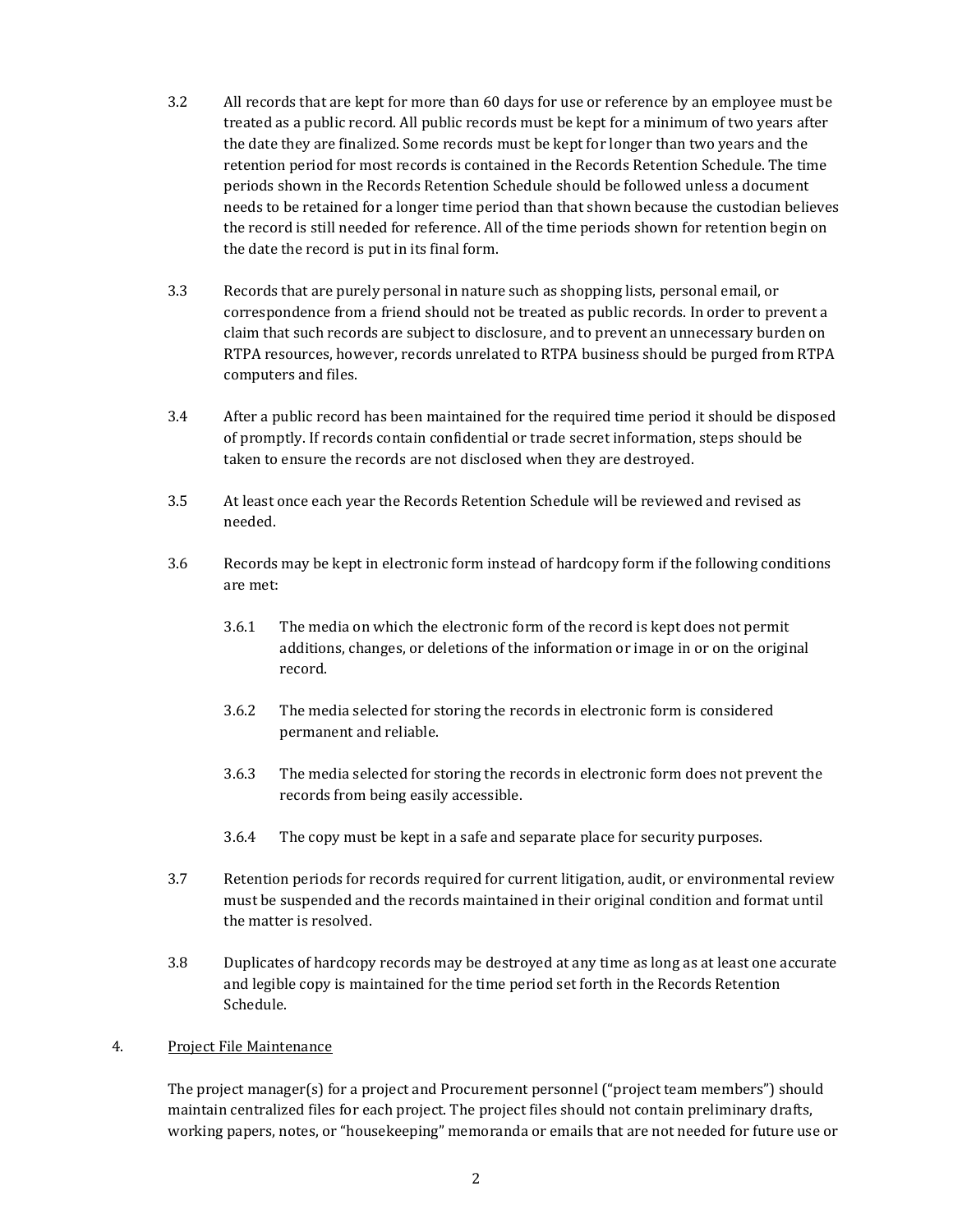reference (as these records should be discarded if they are less than 60 days old). The project team members should keep the following documents in the centralized files:

- Project authorization
- Original purpose and justification documentation
- Project team responsibilities and goals
- Budget and source of funding documentation
- Schedules
- Work Products
- Consultant/Contractor deliverables
- Final project evaluation
- A list of the names and job positions of the members of the evaluation committee
- Conflict of Interest Declarations from outside evaluators
- The evaluation forms and score sheets for all proposers
- Any protests or other complaints filed with RTPA concerning the contract award, and any responses thereto
- Correspondence with proposers and potential proposers
- Questions from proposers and RTPA's responses
- Notices and correspondence with the selected consultant/contractor
- The RFP and/or RFO
- Independent Cost Estimate
- Sole source approval forms (if necessary)
- Written approval of funding source (if necessary)
- Copy of Board Resolution (if necessary)
- Mailing list for RFP/RFQ
- Copies of newspaper advertisements
- The recommendation memo and approval to begin contract negotiations
- Notice of Intent to Award
- Notices of Intent to Proceed With Another Proposer
- Copy of selected consultant's proposal
- Cost Analysis (if applicable)
- Any record of negotiations
- The negotiated agreement with all exhibits
- Amendments to the agreement
- Certificates of Insurance
- Pre-award audit request and audit results documentation
- Notice to Proceed
- Work Orders or Task Orders
- Notice of Completion
- DBE documentation